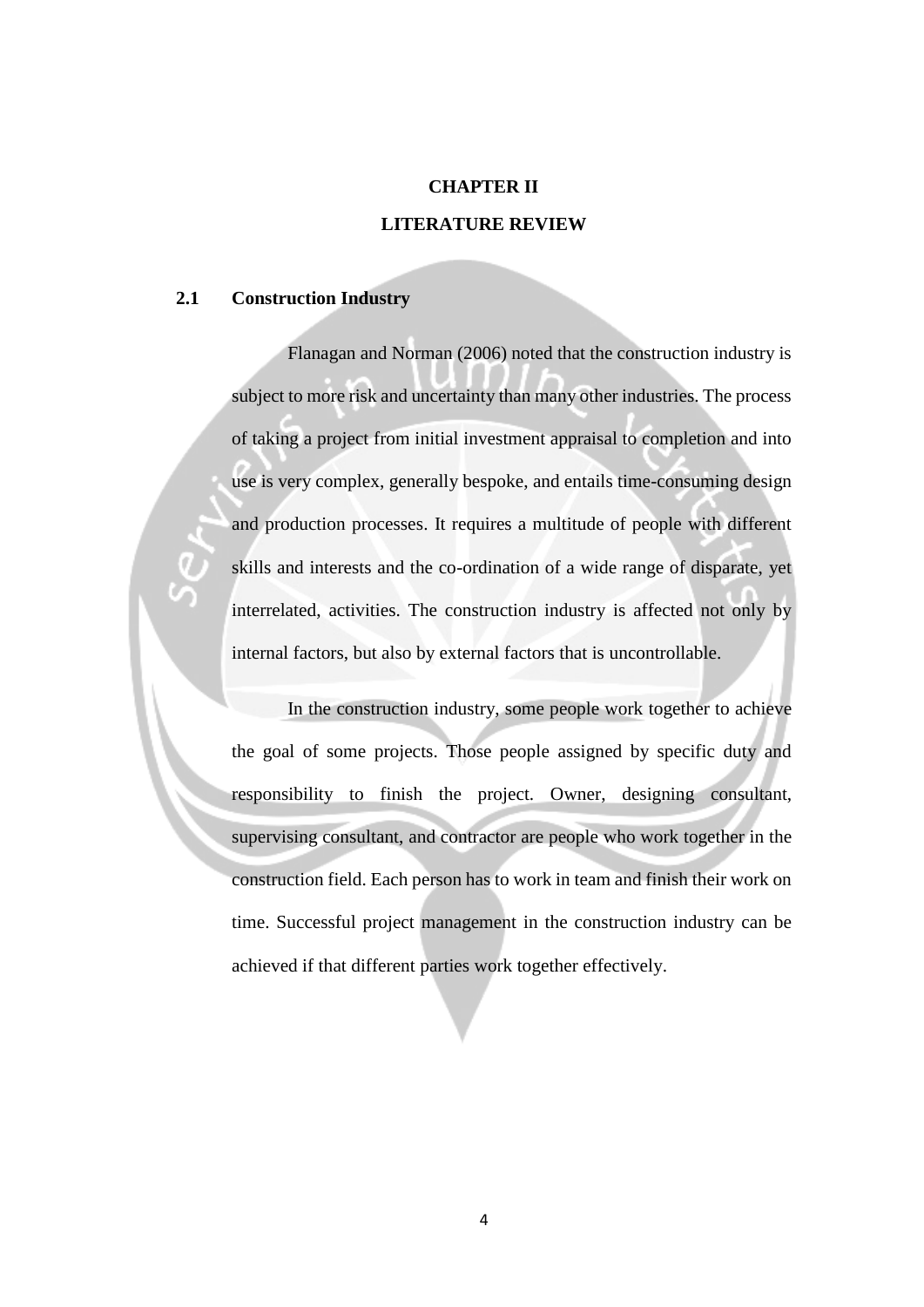## **2.2 Risk Definition**

Risk is usually defined as a positive or negative deviation of a variable from its expected value (Schieg, 2006). Other professionals mentioned that risk is the probability of occurrence of some uncertain, unpredictable, and even undesirable events that would change the prospects for the profitability on a given investment (Kartam & Kartam, 2001). Mazouni (2008) says that the risk is an intrinsic property of any decision, it is measured by a combination of several factors like severity, occurrence, exposure to, etc. Although it is generally limited to two factors: severity and frequency of occurrence of a potentially damaging accidents that incorporate some exposure factors.

The risk of failure in construction industry is various. To explain, the risk in construction industry is full of uncertainty. Risk and uncertainty can potentially have damaging consequences for the construction projects (R. Flanagan, 2006). Specifically said, the risk in construction industry can cause damages that can affect the cost, time, and also quality of the projects. Malek, Pathan, and Mal (2013) argued that the risk can be described as a systematic methodology and continuous process in which events that may significantly affect the final product can identify, quantify, model, manage and monitor (p.377).

The risks in construction industry related to many aspects. It can be related to the management system, technical system, and also the natural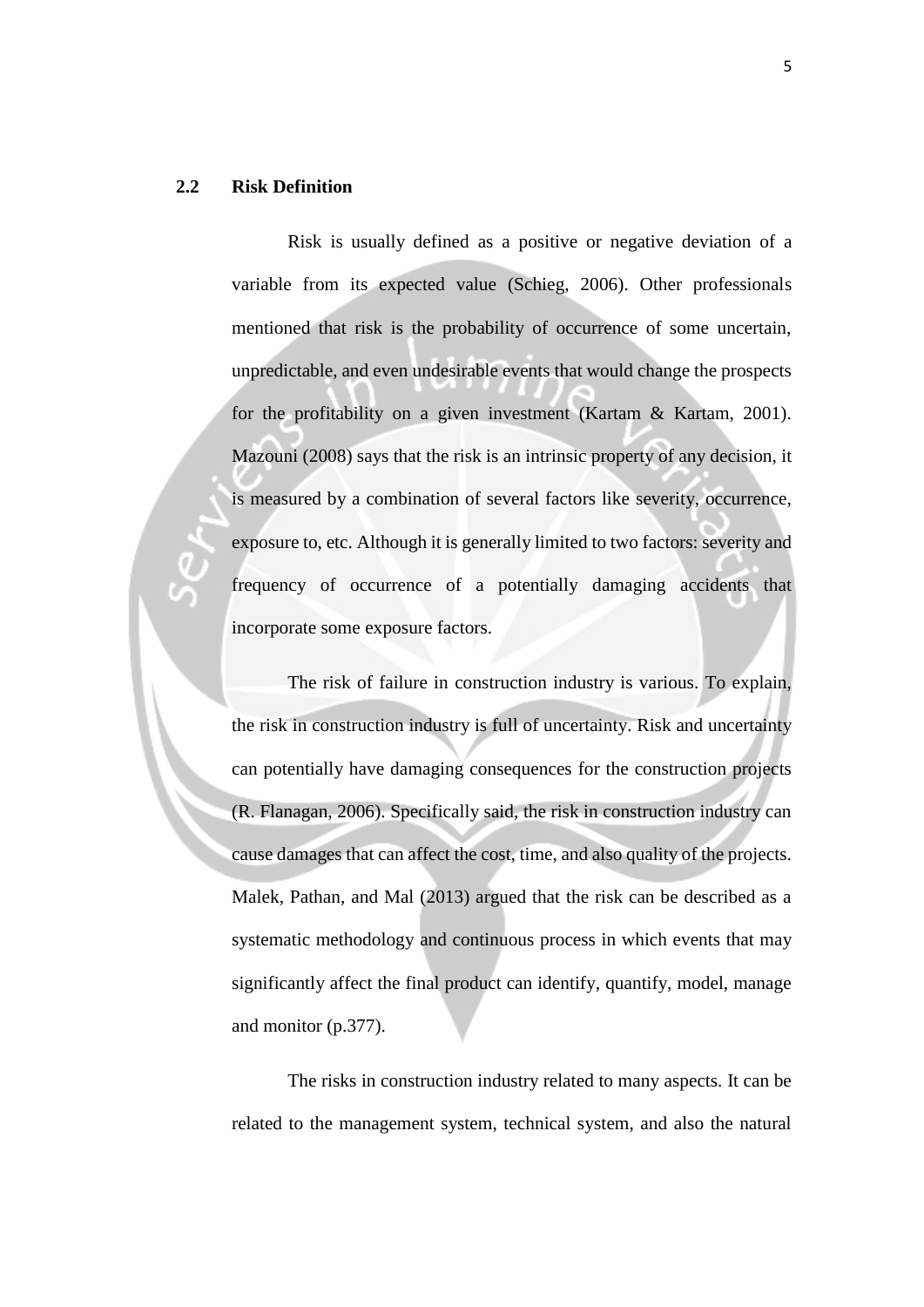disasters. Risk definition can be different from one person to another. It is depend on their own point of view.

#### **2.3 Risk Management Definition**

Junior and Carvalho (2013) stated that risk management has been one of the major concerns of executives and professionals involved with projects today. Risk management in the construction project management context is a comprehensive and systematic way of identifying, analyzing and responding to risks to achieve the project objectives (Thomas Telford Ltd, 2005). The risk management in the construction project can improve the construction process and also improve the affectivity of the resources that used in the project.

The ultimate purpose of developing these risk management techniques is to add value to project delivery and improve efficiency of the construction industry during practice. Thus there has been an increase in research aimed at investigating risk management practice in the construction industry (Wood and Ellis, 2003). The concept of risk management is different from one to another. Simply said, the concept of risk management is multi-dimensional. This is caused by the different definition of risks. With the different definitions, risks can be categorized into different purposes.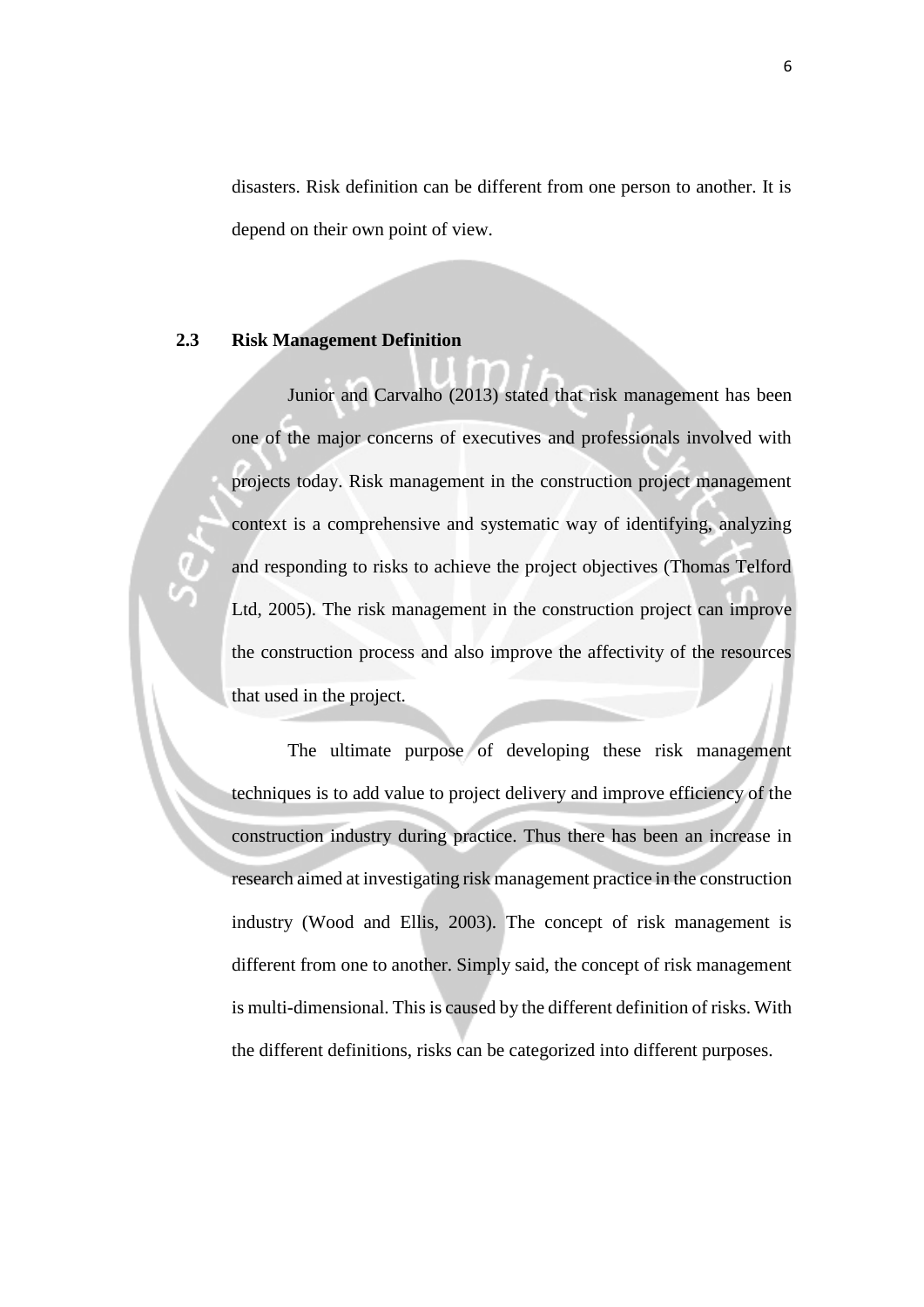Risk management comprises the integration of basic principles of risk policy, the establishment of a risk consciousness as well as the organizational integration. It is an impetus for the risk management process and is responsible for the control of risks in full knowledge of the current risk situation (Diederichs, 2004).

According to Ehsan, Mirza, Alam, and Ishaque (2010), risk management in a project encompasses the identification of influencing factors which could negatively impact the cost schedule or quality objectives of the project, quantification of the associated impact of the potential risk and implementation of measures to mitigate the potential impact of the risk. The riskier the activity is, the costlier will be the consequences in case a wrong decision is made. Proper evaluation and analysis of risks will help decide justification of costly measures to reduce the level of risk.



Figure 2.1. Potential through the use of risk management in construction projects (Schieg, 2006)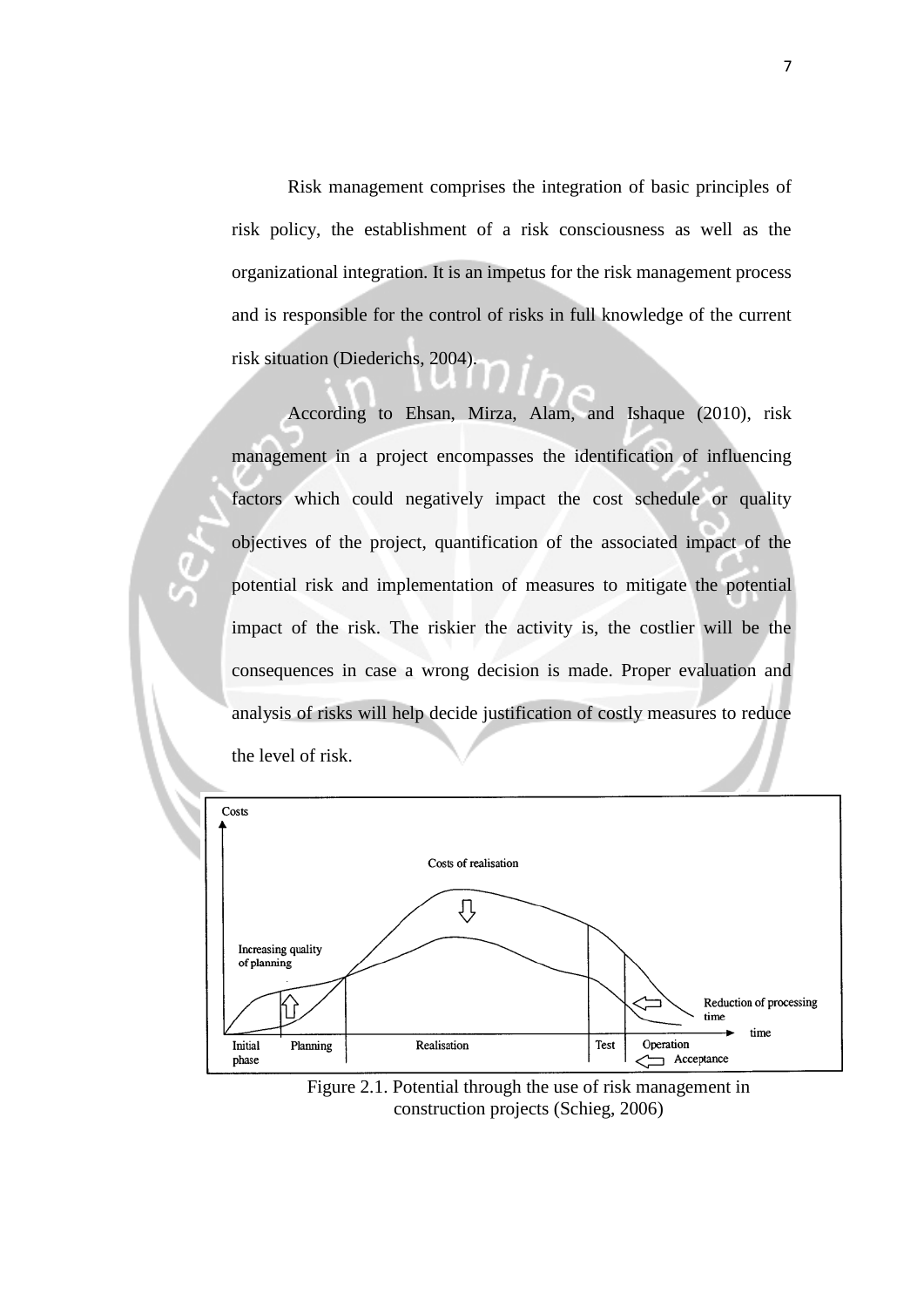Good risk management system in the construction industry can avoid many problems through many proactive actions that can make the project under control. Risk management can mitigate the risks that results in project delay, cost overruns, and the change scope of work.

umir

# **2.4 Concepts of Risk Identification and Risk Analysis**

Perera et al. (2009) specified that in the risk management process, especially in the risk identification, the contractual parties should adopt a continuous learning approach because these past projects are real life scenarios from which to gain experience that might place the parties in a good state in the future so that the probable risk that might be encountered in a new project can be identified beforehand.

There are various methods in determining the risks in the construction industry. The method depends on the type of the project. The systems used for project risk management have their focus on quantitative risk analysis, but these techniques do not allow that risks, problems, remedial measures and lessons learned from previous projects be captured and reused when developing new projects (Tah and Carr, 2001).

According to Ehsan, Mirza, Alam, and Ishaque (2010), there are two methods to determine risks in a project, namely the qualitative and quantitative approach. The quantitative analysis relies on statistics to calculate the probability of occurrence of risk and the impact of the risk on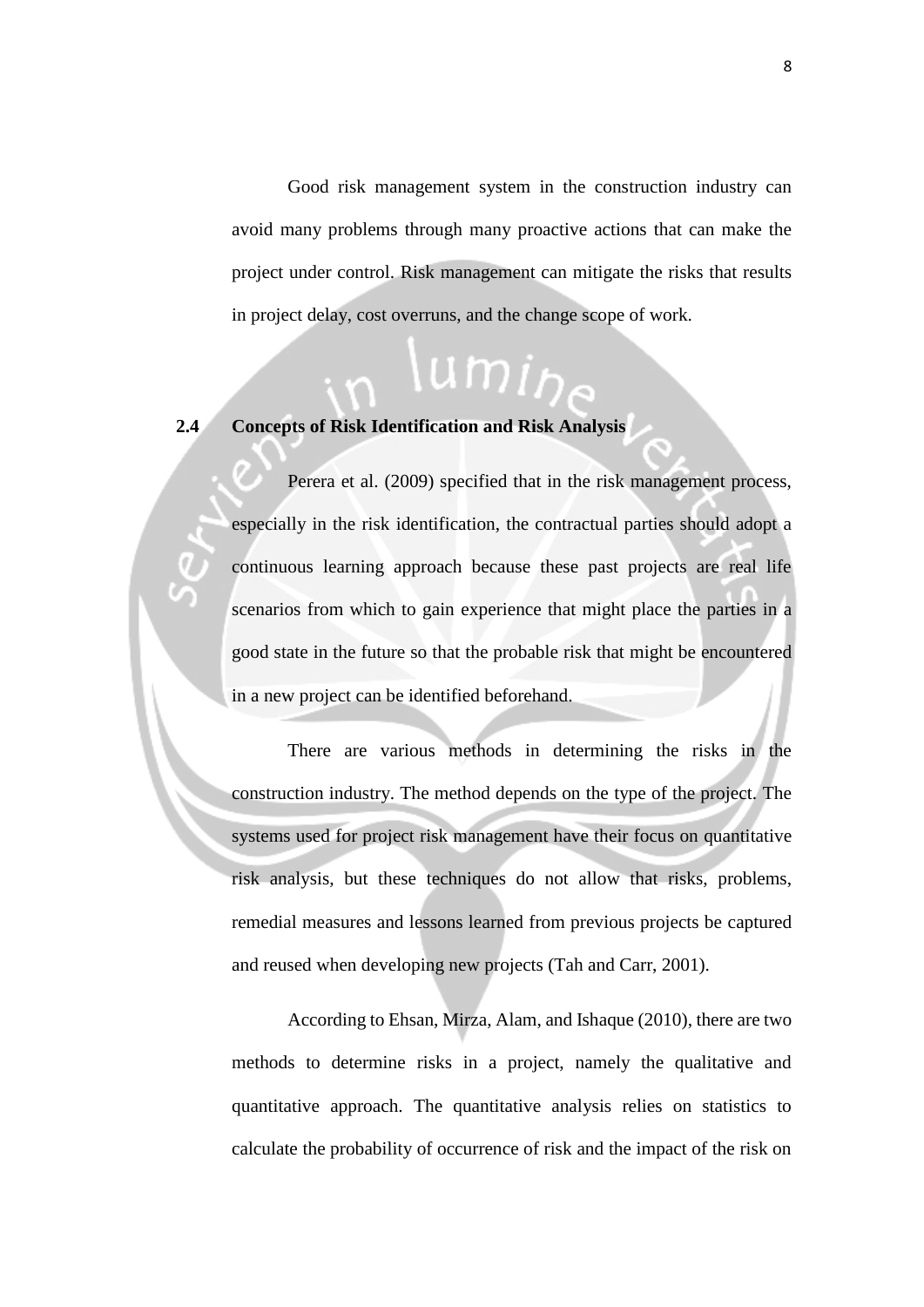the project. The most common way of employing quantitative analysis is to use decision tree analysis, which involves the application of probabilities to two or more outcomes. Another method is Monte Carlo simulation, which generates value from a probability distribution and other factors.

The famous method of qualitative approach is the precedence diagram method. The precedence diagram usually used to scheduling some activities in the project. It is use ordinal numbers to determine the outcomes and priorities of one activity to another.

According to Baker et al. (1999), the current risk management procedure includes the following main steps: risk identification, analysis, evaluation, and control. Yet these steps can be further divided to include risk response and monitoring which in turns will result in obtaining a controlled risk environment.



Figure 2.2 Risk Management Cycle (Baker et al., 1999)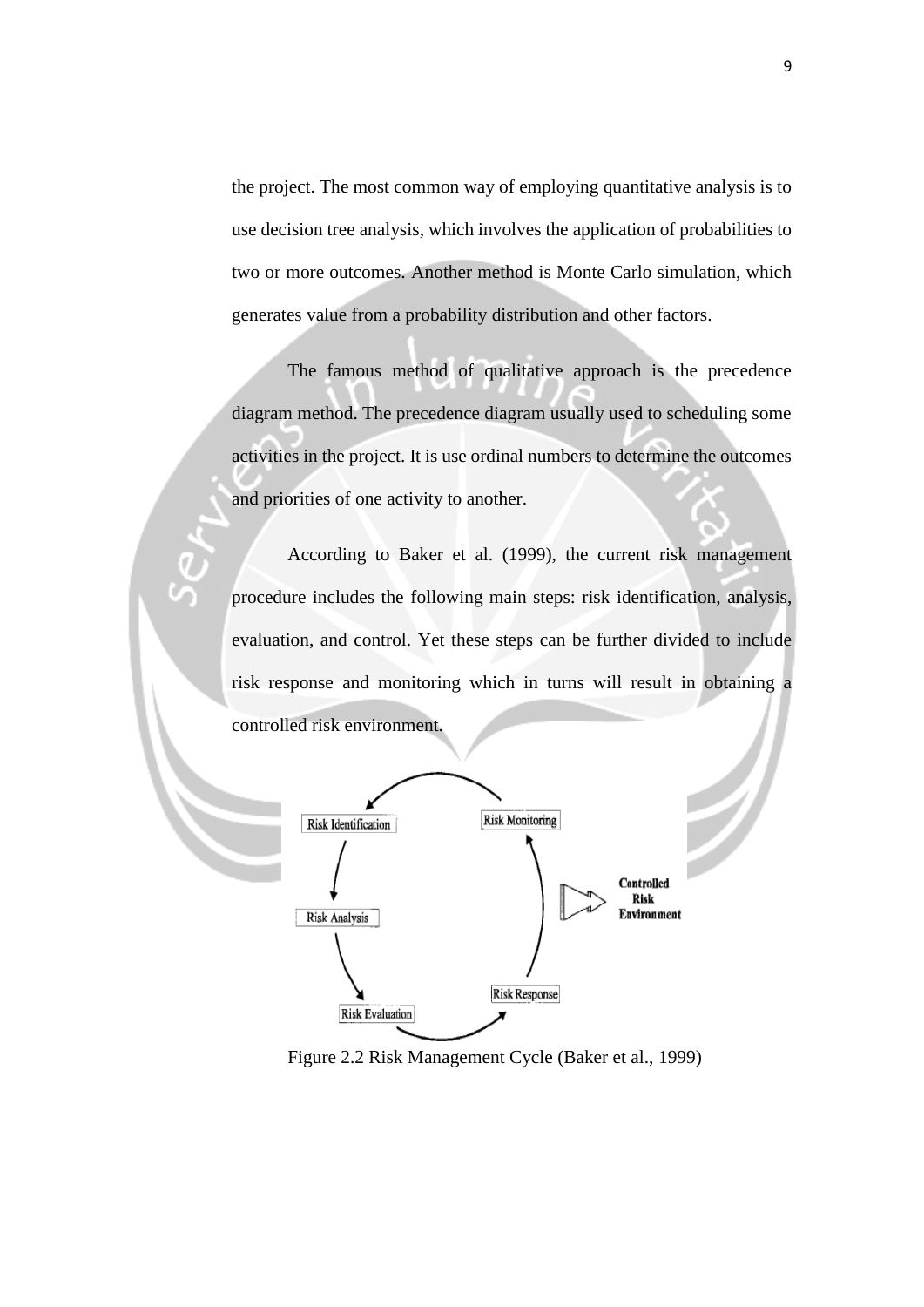## **2.5 Factors that Affecting Risks in Construction Project**

Rezakhani (2012) classified the risk factors under three heads: External, Legal and internal. External risk was sub divided into two subsets: unpredictable/ uncontrollable, predictable/ uncontrollable and Internal risk was sub divided into two subsets: non-technical/ controllable, technical/ controllable. Various factors disclose the project from normal to the higher risk.

There are many different classification of factors that affecting the risks in the construction project. Many researchers identified several risk factors and they classified into different types depends on their own understanding. Based on Ehsan et al. (2010), factors that affecting the risks in construction industry are:

a) History

Newer projects pose more risk because the process has not been refined with the passage of time. If a project of similar nature has been done many times before, then the likelihood of success with the current project is also enhanced.

b) Management Stability

Management stability means that the whole management team shares the same vision and direction, thereby leading successful achievement of goals.

c) Staff expertise and experience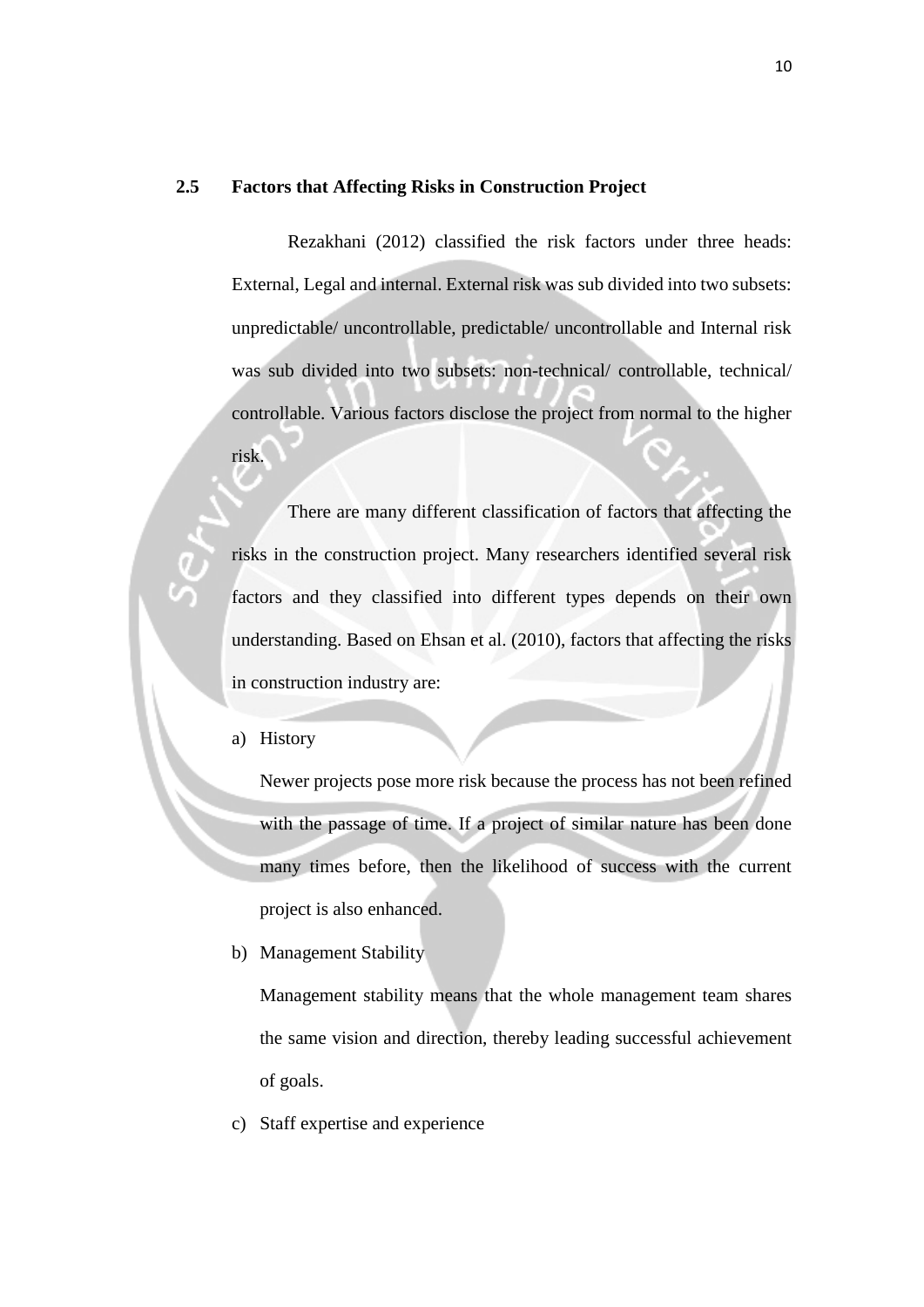In the event that the members of a project team lack the direct working knowledge and experience of the area, there is a likelihood of time delays, estimated cost upsets and poor quality.

d) Team Size

In case of large teams, the probability of problem occurrence increases due to the team size.

e) Resource Availability

If the availability of resources is easy, the probability of responding to problems in real time also increases.

Time Compression

In case of highly compressed time schedule, the risks are magnified in the project. When more time is available, more flexibility is present in the project and there is an opportunity to mitigate and reduce the impact of occurring risks.

g) Complexity

In case of a highly complex or sophisticated project, the opportunity of a mistake or a problem is also enhanced.

 S. M. Renuka et al. (2014) explained that the predictable factors should be forecasted during the earlier stage of the project whereas the nonpredictable factors involve uncertainties; this should also be estimated for the successful completion of the project because these risks will affect the cost, time, quality of the project.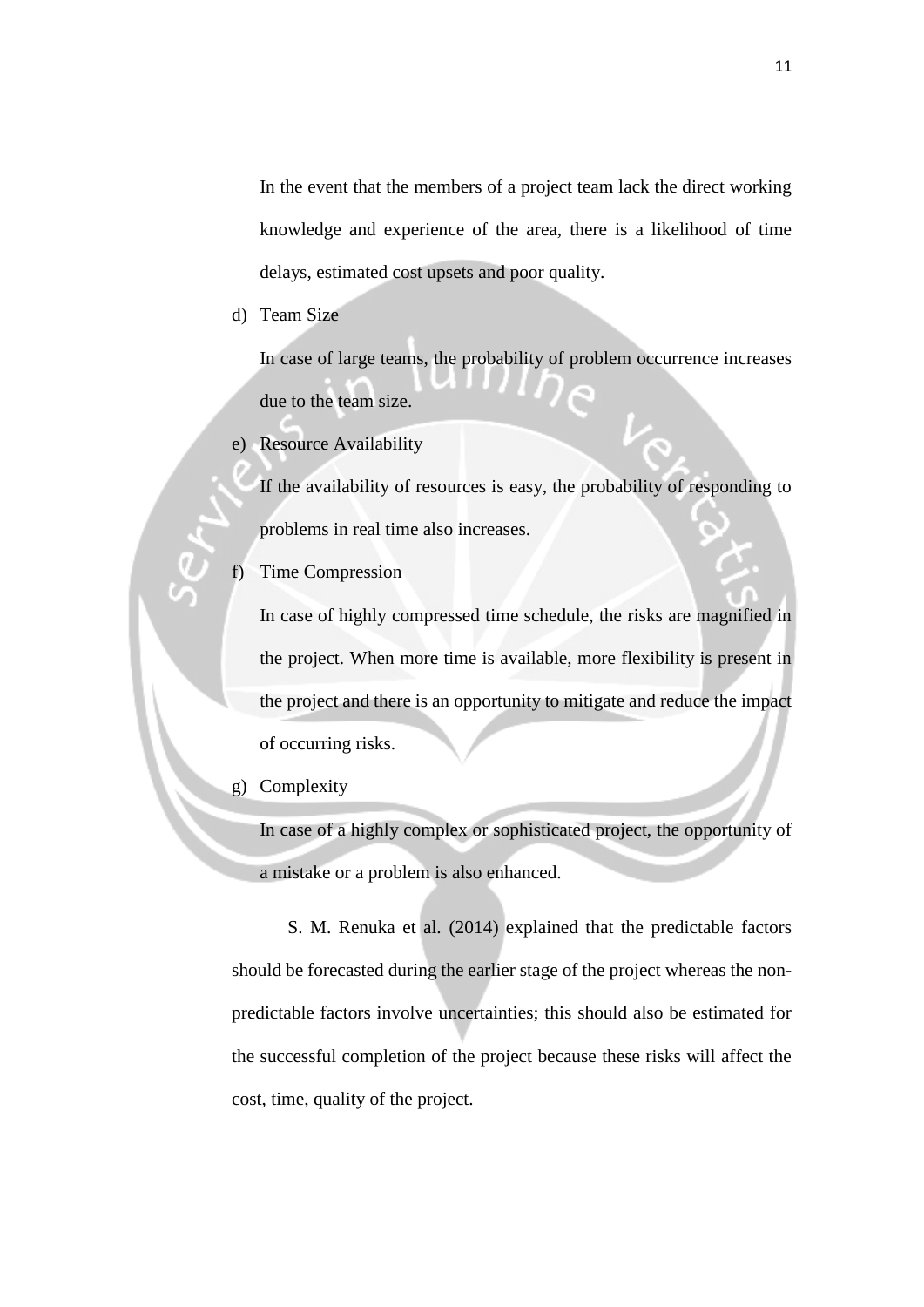

## **2.6 Risks Response**

 In the risk management, the risk analysis is followed by the risk response. The risk response is used to control the risks that happen in the construction project. Based on Flanagan & Norman (2006), responses is often graded in four levels, namely: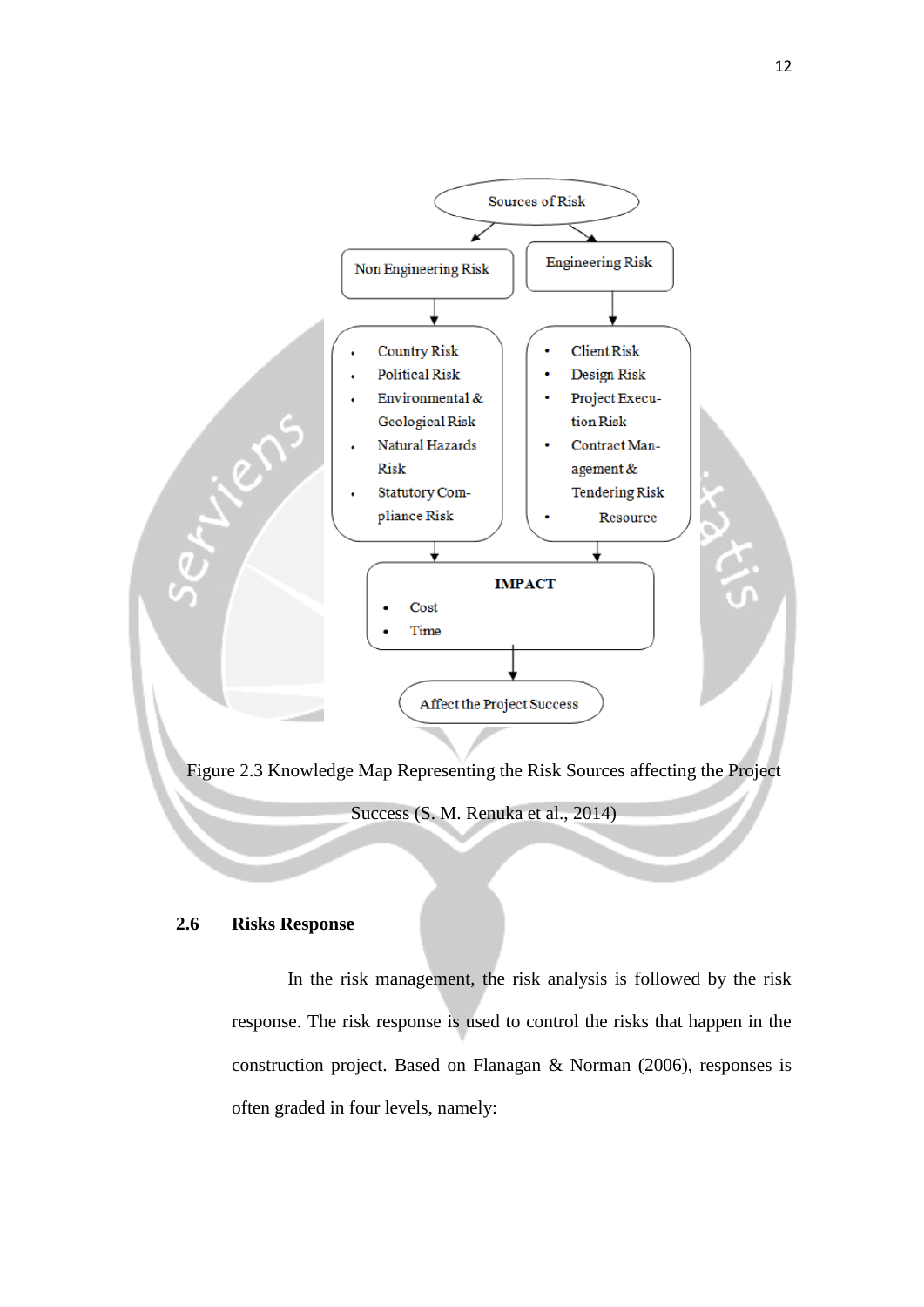1. Risk retention

Risk retention concerns accepting the presence of risk and still conducting business as usual. The reasons for retaining the risk could be that the estimated probability, consequence or the combination of the two is low and at an acceptable level. A good everyday life example is when it comes to the choice of insurance premium. Either one takes a high premium and then gets reduced excess or chooses a lower premium and gets a higher excess. Still, the risk is there and retained.

2. Risk reduction

Risk reduction is about decreasing the probability, the consequences or a combination thereof for a risk to breakout. This could be done in several ways, of which sharing with other parties or taking some action where the probabilities or consequences become reduced is common. A common way to reduce risks at construction sites is through work planning. The work plans consist of timetables and allocation of resources such as staff and equipment.

3. Risk transfer

Transferring the risk to another party is a fairly common way to deal with risks in the construction sector. It is transferred from the client to the contractor through the agreements in the contract, or from the contractor to the sub-contractor.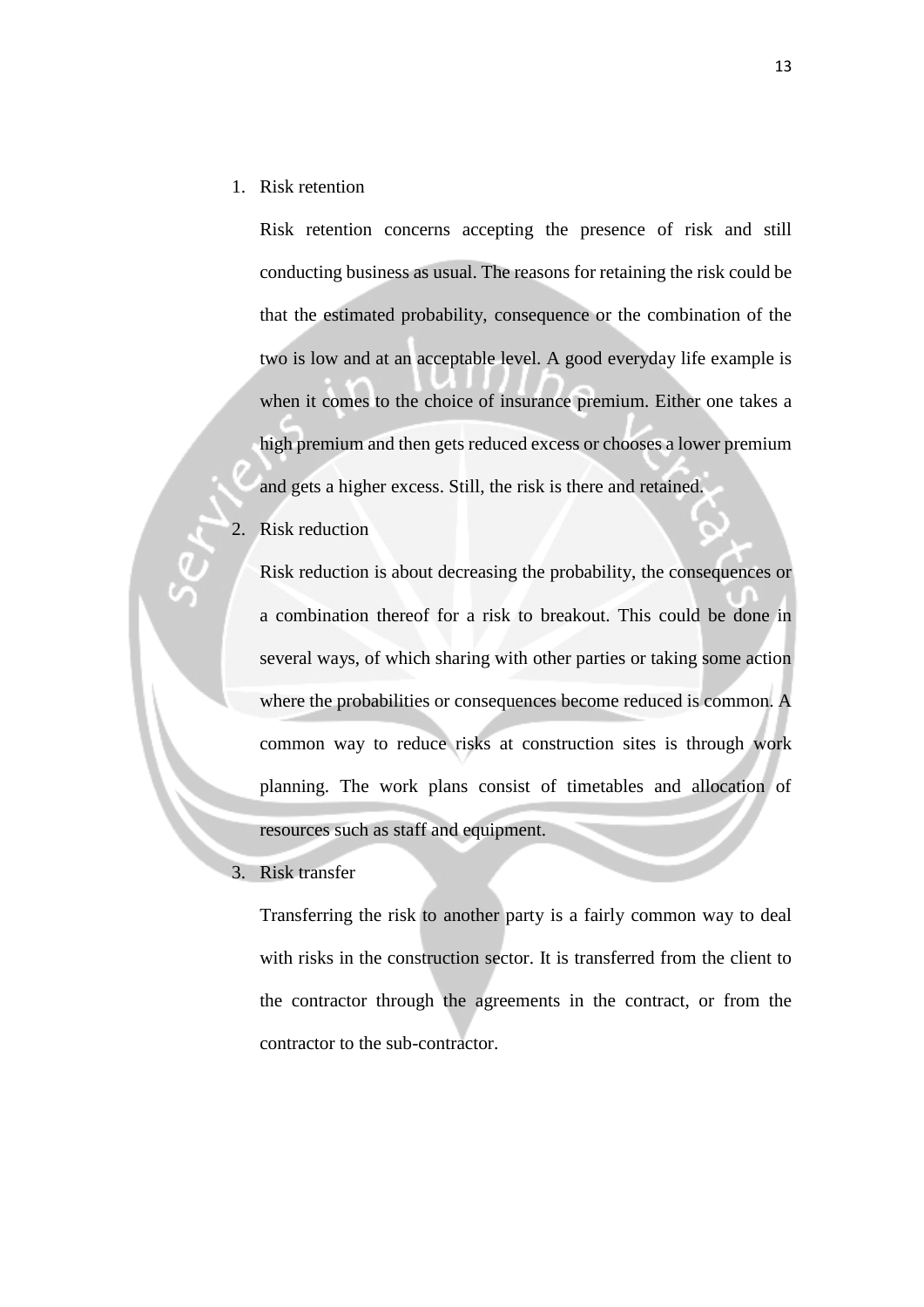4. Risk avoidance

Risk avoidance is about refusing to accept a risk. This is either done by simply refusing a project that is too risky to proceed with or by writing exceptional clauses in the tender.

 Another professionals, Ehsan et al. (2010), stated that there are five categories of classic risk response strategies: accepting, avoiding, monitoring, transferring and mitigating the risk.

1. Accepting the risk

This category implies to understand the risk, its consequences and probability of occurrence, and not doing anything about it. The project team will react to the risk in case of occurrence. This strategy is commonly used in cases when the probability of a problem occurrence is minimal.

2. Avoiding the risk

Risk can be avoided by not doing part of the project which contains risk. Scope of the project is changed in this manner, which might change the business case as well, since a scaled down product could lead to lesser revenue or cost saving opportunities.

3. Monitoring the risk

Risk can be monitored by employing a predictive indicator to watch the project as it approaches a risky point. The risk strategy is to monitor the risk by being part of the test team.